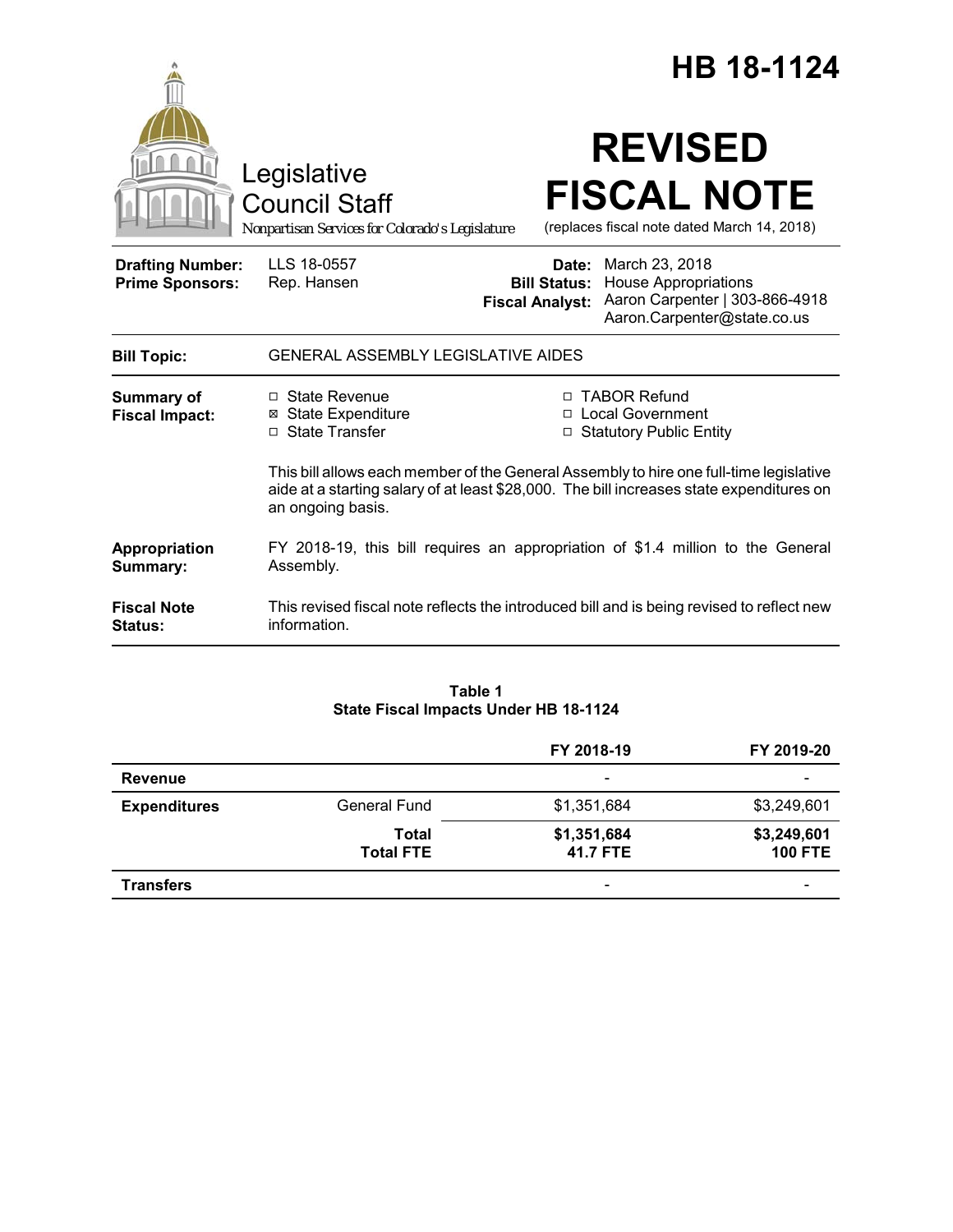March 23, 2018

## **Summary of Legislation**

Beginning January 1, 2019, each member of the General Assembly may hire one full-time legislative aide. No additional legislative aides are permitted for an individual member, but the majority and minority parties of each house may continue to employ additional staff to support their respective parties. The Executive Committee of the Legislative Council will establish annual salaries of no less than \$28,000 in FY 2018-19 and adjust this amount for inflation in future fiscal years.

### **Background**

For the current FY 2017-18 budget, the Legislative Department is appropriated \$1.3 million dollars for part-time legislative aides during the legislative session. The current budget does not include telephone, operating, benefits, or transportation costs. In addition, aides are not currently supplied with a state computer and do not undergo the same security check as state employees.

### **Assumptions**

This fiscal note assumes that every legislator will hire a full-time aide and that the salary will be \$28,000 in FY 2018-19 and \$28,672 in FY 2019-20. The salary in FY 2019-20 assumes that salaries will be increased by the rate of inflation or 2.4 percent, based on the December 2017 Legislative Council Staff forecast.

### **State Expenditures**

The bill increases state General Fund expenditures and workload to the General Assembly by \$1.4 million and 41.7 FTE in FY 2018-19 and by \$3.2 million and 100 FTE in FY 2019-20. The increase in expenditures is outlined in Table 2 and discussed below.

|                                                    | FY 2018-19  | FY 2019-20     |
|----------------------------------------------------|-------------|----------------|
| <b>Legislative Department</b>                      |             |                |
| <b>Personal Services</b>                           | \$700,058   | \$1,995,909    |
| <b>Operating Expenses and Capital Outlay Costs</b> | \$162,615   | \$95,000       |
| <b>ID Cost</b>                                     | \$1,000     | \$700          |
| Transportation                                     | \$102,600   | \$205,200      |
| Employee Insurance                                 | \$322,682   | \$773,948      |
| <b>Supplemental Retirement Payments</b>            | \$62,729    | \$178,844      |
| FTE - Personal Services                            | 41.7 FTE    | <b>100 FTE</b> |
| <b>Total Cost</b>                                  | \$1,351,684 | \$3,249,601    |
| <b>Total FTE</b>                                   | 41.7 FTE    | <b>100 FTE</b> |

### **Table 2 Expenditures Under HB 18-1124**